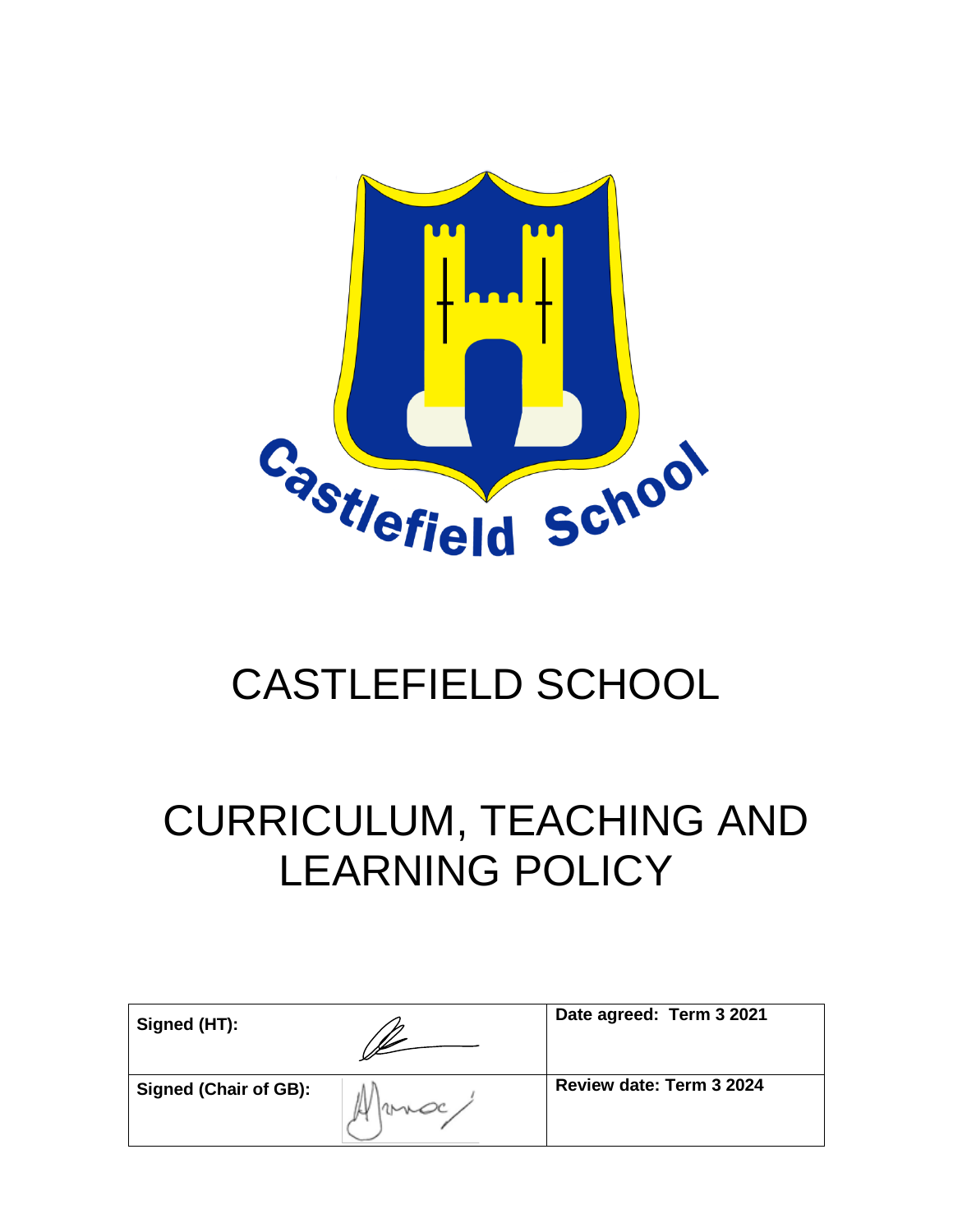# **Ethos and building blocks of our curriculum**



#### **Learning for Life**

Our curriculum will…

- Develop resilient, confident and independent learners
- Develop self-aware, reflective learners (Metacognition)
- Develop pupils who will respect themselves, others and the world around them
- Teach pupils how to be safe
- Inspire ambition

#### **Experience and Enrichment**

Our School will…

- Place experience at the heart of children's learning
- Provide opportunities for pupils to experience what they may not normally
- Ensure opportunities are available to develop pupils' interests, skills and talents

#### **'No Excuses'**

For every child, we strive to…

- Diminish the differences and overcome barriers which may prevent pupils from reaching their full potential
- Allow for what the individual needs and acknowledge that this may vary as every child is unique
- Have high expectations
- Ensure pupils are socially, emotionally and academically ready for their next steps
- Ensure provision enables the rapid acquisition and development of key skills in core subjects

#### **1. Curriculum Rationale**

The school has a clear vision (Building Blocks) which underpins the curriculum offer and ethos. All staff buy in to this and work towards our shared aims and high aspirations. The curriculum has been purposefully redesigned to build on pupils' knowledge and experiences whilst considering our pupils' wider needs, ensuring they are ready for life outside of Castlefield.

Each subject has been meticulously sequenced establishing common themes and threads, whilst building on knowledge and skills over time. Knowledge organisers support knowledge retention and skill development across each subject, with the exception of PE and PSHE and are used throughout each unit of learning. A whole school approach to explicitly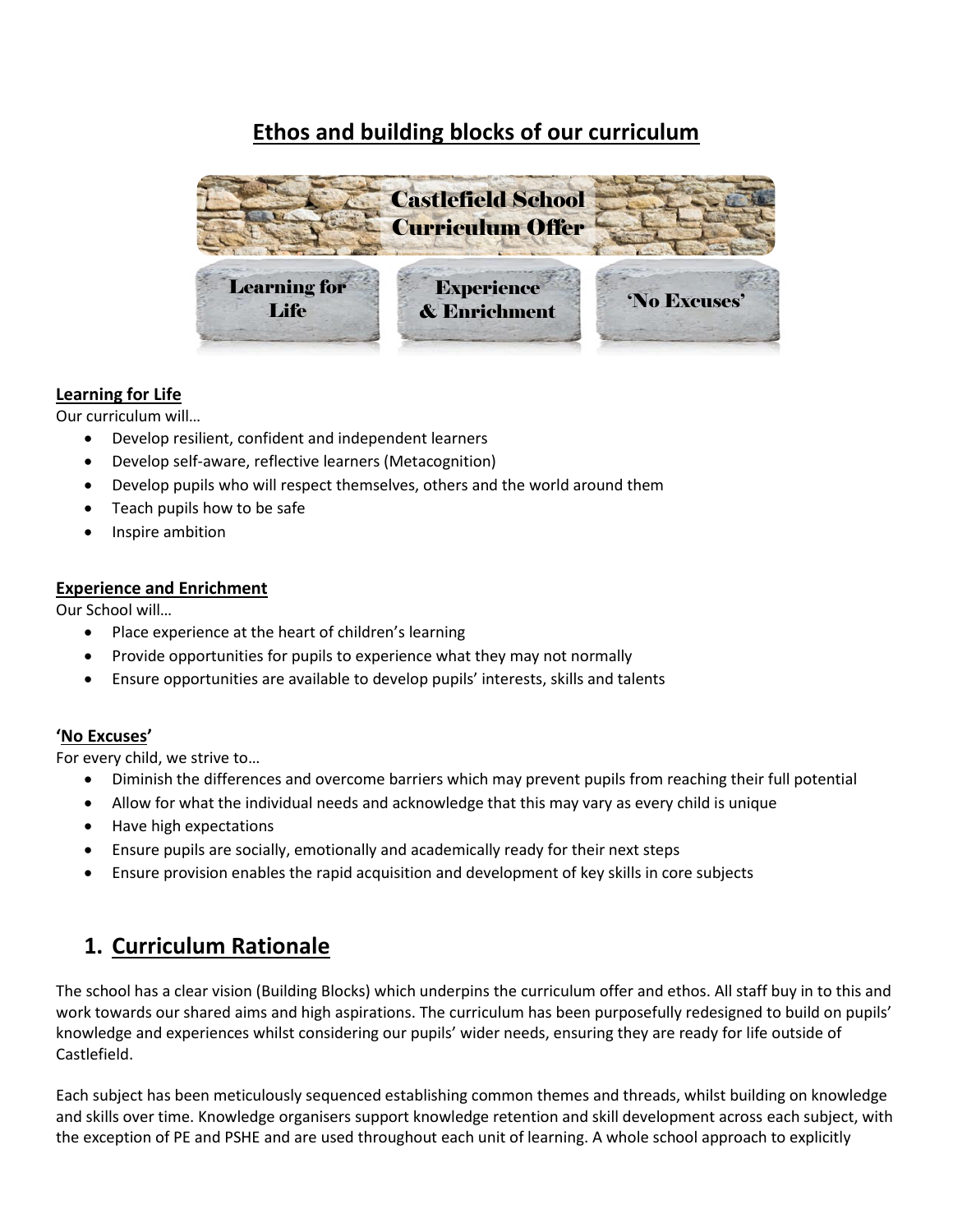teaching vocabulary and developing oracy, enables pupils to develop their vocabulary and spoken language. 'Never heard the word' is used across the school to teach and embed new vocabulary.

Each year group plans the curriculum around a theme for each term or half term. This encompasses trips and experiences, the use of high-quality texts and supports the embedding of knowledge, whilst maintaining high levels of engagement from pupils.

Learning for Life and Metacognition encompasses broader learning and opportunities that extend beyond the National Curriculum developing areas that are typically not prioritised in socially deprived areas.

## **2. Teaching and Learning**

## **2.1 Planning**

Short and medium term planning is completed in collaborative year group teams. All planning is derived from long term whole school plans and under the direction of subject leaders and the Senior Leadership Team. A consistent approach to planning and resourcing across the school ensures the delivery of quality first teaching. Year leaders support their teams, utilising the strengths of different individuals and providing support where needed. Collaborative year group moderation is part of the weekly planning session.

# **2.2 Differentiation**

We have high expectations of all pupils, diminishing differences and overcoming barriers which may prevent pupils from reaching their full potential. All lessons are appropriately differentiated and this is detailed in short term planning. Differentiation strategies include questioning, variation of resources, tasks, use of adults and using Blooms Taxonomy. SEND pupils are appropriately supported, with further guidance from external agencies as needed.



# **3. Core Subjects**

We recognise and promote the importance of the core subjects and developing the pupils' expertise in Reading, Writing and Maths. Core subjects are taught daily and embedded throughout the wider curriculum, whilst maintaining a broad and balanced curriculum.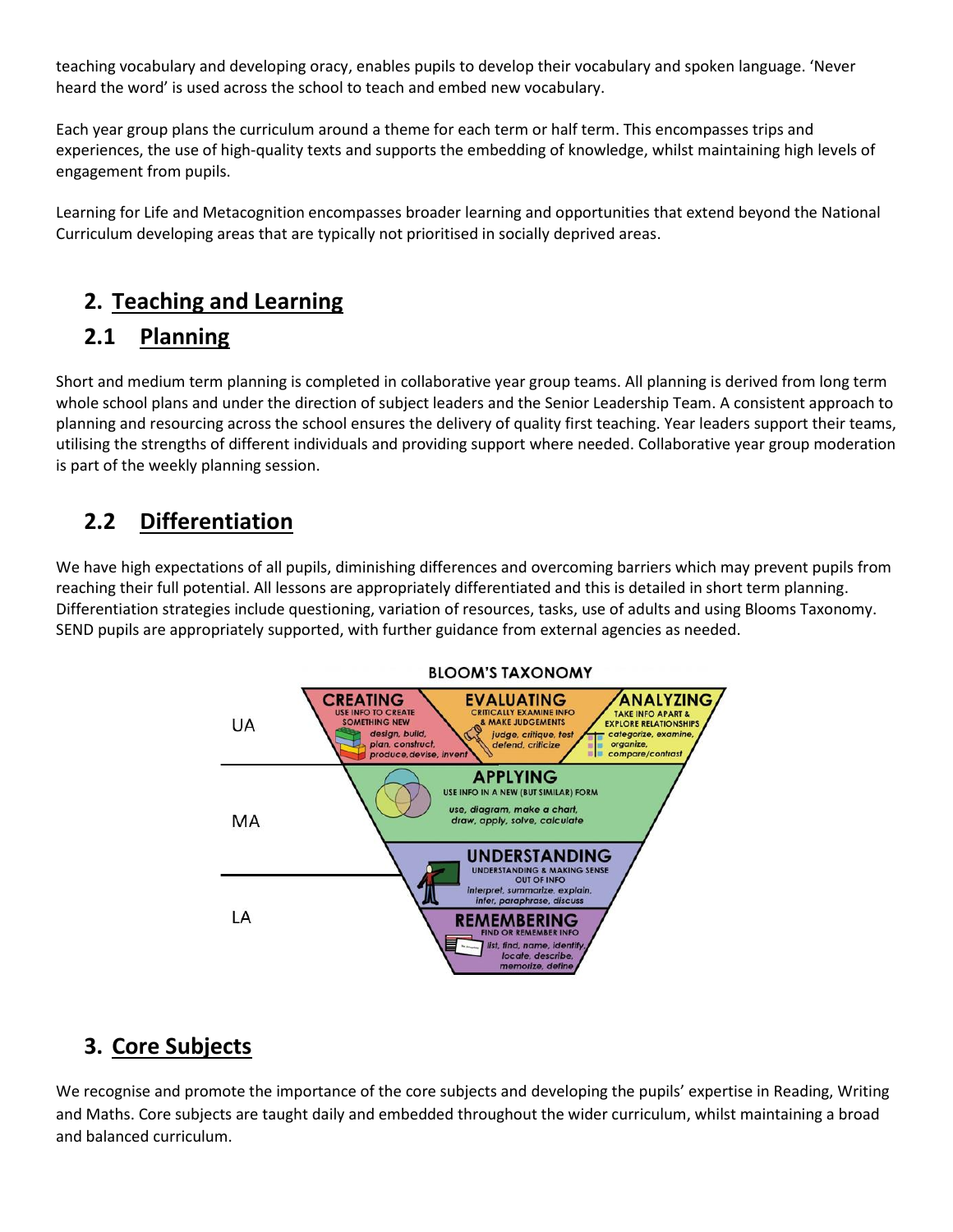# **3.1 English**

Our English curriculum is divided into two areas: reading and writing. The intent of our reading curriculum is to develop the skills needed to read fluently and with good understanding. The intent of our writing curriculum is to provide children with opportunities to write regularly and for a variety of purposes.

### **Phonics and Reading**

Daily Phonics lessons are taught following the Read Write Inc scheme in Reception and Key Stage One. Pupils are assessed every half term, taught by stage not age and are taught in small groups. Each lesson starts with a ten minute Speed Sounds session where the pupils are taught to recognise graphemes and blend them to read. The rest of the lesson focuses on reading books that match their phonological knowledge. Additional one to one teaching is used to accelerate learning for those who need it. Phonics lessons are started in Nursery in the summer term and continue into Key Stage Two until the pupils are reading fluently.

Opportunities for reading are built across the curriculum to ensure that children are confident to discuss their understanding and are exposed to a wide range of vocabulary. Reading for pleasure is promoted throughout the school through regular story time and opportunities for independent reading. The children are exposed to a wide variety of texts in each year group with opportunities to read fiction, non-fiction, poetry, stories from other cultures and traditional and twisted tales.

In Early Years, high quality texts are used to support Literacy and Understanding the world. Stories and non-fiction texts are available across the provision, including cookbooks in the home corner and construction books in the construction areas. 'Fantastic five' is used to support daily storytime, five key stories are chosen each half term and embed key language and story structure. 'Story S' is used weekly to support retelling key stories and oracy.

Children read on a daily basis in Key Stage One, during their Phonics lessons and Whole Class Reading sessions. The phonics lessons develop decoding and fluency skills while the class reading sessions focus on comprehension. High quality texts are chosen that link to the topic for the half term. These texts are used in both Reading and Writing lessons. This enables pupils to re-read the texts to develop fluency and help support their understanding. New vocabulary is explicitly taught at the beginning of each new text and is reviewed throughout the lessons. Non-fiction texts are used to teach the general knowledge required for the texts used.

In Key Stage Two, each year group reads one book over the course of a half term. Opportunities for nonfiction, poetry, traditional tales and stories from other cultures are weaved into the main novel. Every lesson provides an opportunity to share new vocabulary so that pupils fully understand the story. Opportunities for formal recording around the text are provided weekly but the emphasis remains on teaching reading and the discussion based around the text, enabling pupils to truly understand the story and any hidden meanings.

Further opportunities to read are purposefully planned into other curriculum areas throughout the day, ensuring children have the greatest opportunity to practise, understand and use their decoding/reading skills.

# **Writing**

Writing lessons are experience led to develop pupils' knowledge and support them in acquiring a wider range of vocabulary. The experience provided enables a wider discussion and a basis for their writing. This enables pupils to effectively communicate their ideas through writing. In Key Stages One and Two, Writing Purposes are used to teach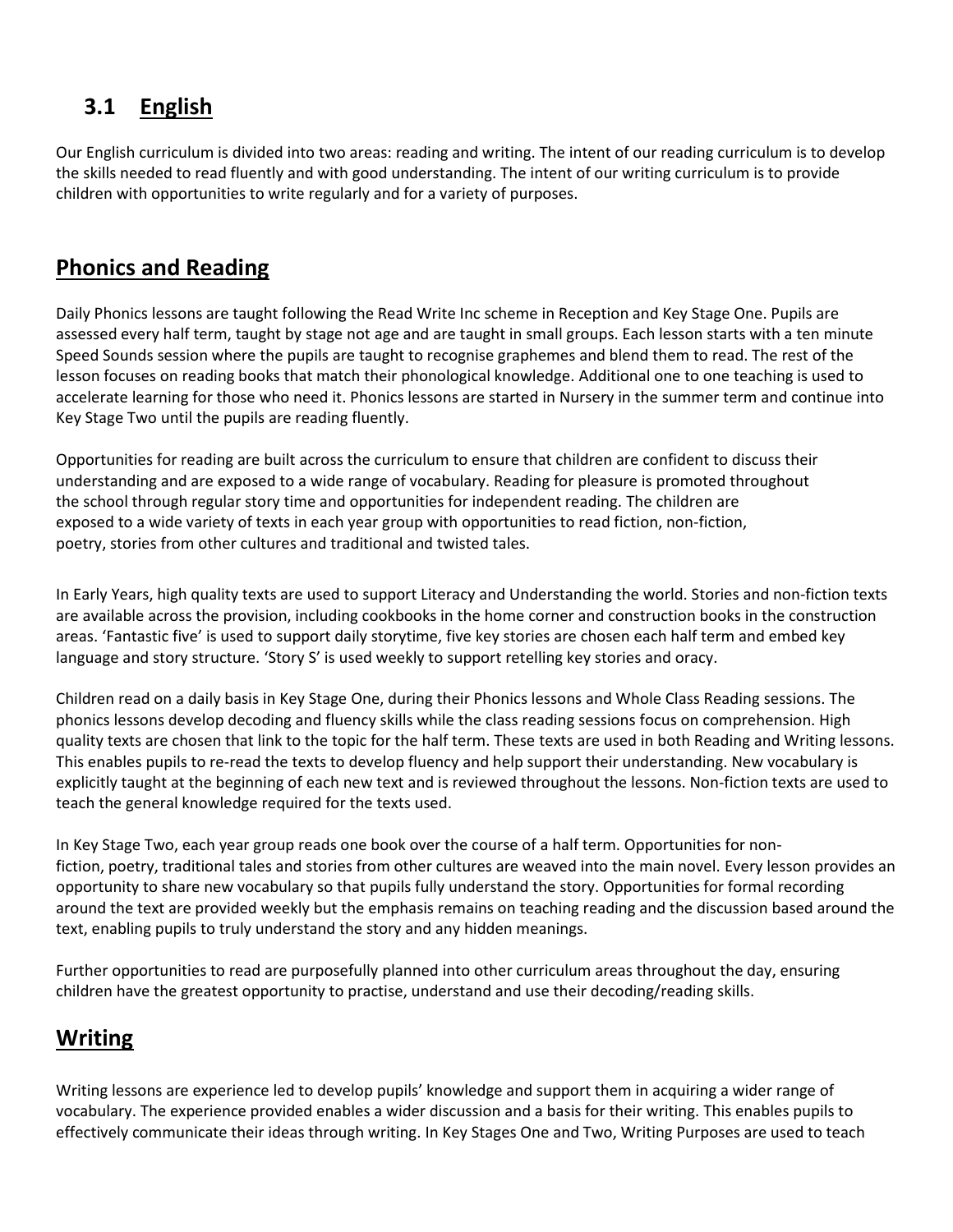different genres. The four writing purposes are Writing to Entertain, Writing to Inform, Writing to Persuade and Writing to Discuss. The teaching of specific text types is planned for with clear progression over time. Handwriting is taught using the Penpals Scheme of work where the letter families are explicitly taught leading to the joining of handwriting. The letter formation phrases from Read Write Inc are used alongside to help the children form the letters correctly.

In Early Years, developing fine motor skills is vital to support early writing. Opportunities for mark marking are available across the provision, in many different contexts, Writing and letter formation are modelled regularly by practitioners. Pupils develop their tripod grip and work towards forming letters correctly, writing simple phrases and sentences independently.

In Key Stage One, pupils focus on two writing purposes: writing to entertain and writing to inform. Oracy is a key element in supporting pupils with their writing. In every lesson children are provided with opportunities to discuss ideas with a partner and speak in front of the whole class. Drama activities such as 'freeze frame' and 'hot seating' are used to develop the children's understanding of stories and their ability to talk about stories they have read or heard. Pupils are encouraged to speak in full sentences and orally rehearse their sentences before writing them down. Pupils are explicitly taught this skill through 'Hold a sentence' and this is embedded within every lesson where the children are writing. Grammar, punctuation and spelling are taught on a weekly basis and then embedded throughout the week so the pupils become confident to apply these skills in their writing. Pupils are encouraged to read and check their work against the success criteria and begin to take responsibility for editing and improving their writing.

In Key Stage Two, the writing curriculum allows two weeks for each writing purpose so that pupils are able to unpick and develop their understanding of a genre of writing before planning and writing their own piece. Each piece of writing is linked to a key text or experience. Pupils are provided with high quality examples of writing, which clearly demonstrate the standard and what they are expected to include in their own writing.

Grammar, punctuation and spelling is taught weekly and is related to writing purpose, providing pupils with the opportunity to use it in their writing. Spelling patterns and rules are explicitly taught for the first ten minutes of each lesson. All year groups in Key Stage Two use the No Nonsense Spelling Scheme.

#### **Marking and Feedback**

Regular opportunities for self assessment and peer assessment are provided. Formal feedback in Writing lessons is done weekly, with pupils receiving a 'next step' that moves their learning on. A simple marking code helps pupils to identify mistakes and they are given opportunities to edit and improve their work as part of the teaching sequence. Pupils use purple pens to make corrections and respond to written feedback.

# **Assessment**

High quality assessment for learning within English lessons is a vital part our assessment and informs future planning. Teachers use Target Tracker and update progress and attainment each half term. Assessment data is analysed to track progress and identify gaps in learning.

Reading is assessed formally at the end of each term using PIRA or previous SATs papers in Years Two and Six. Statutory Reading and non-statutory SPAG assessments take place at the end of Key Stage One and Two.

Writing is assessed using a set of non-negotiables for each year group, with the relevant Teacher Assessment Framework being used at the end of Key Stage One and Two. Opportunities for internal and external writing moderation take place throughout the year.

# **Home learning**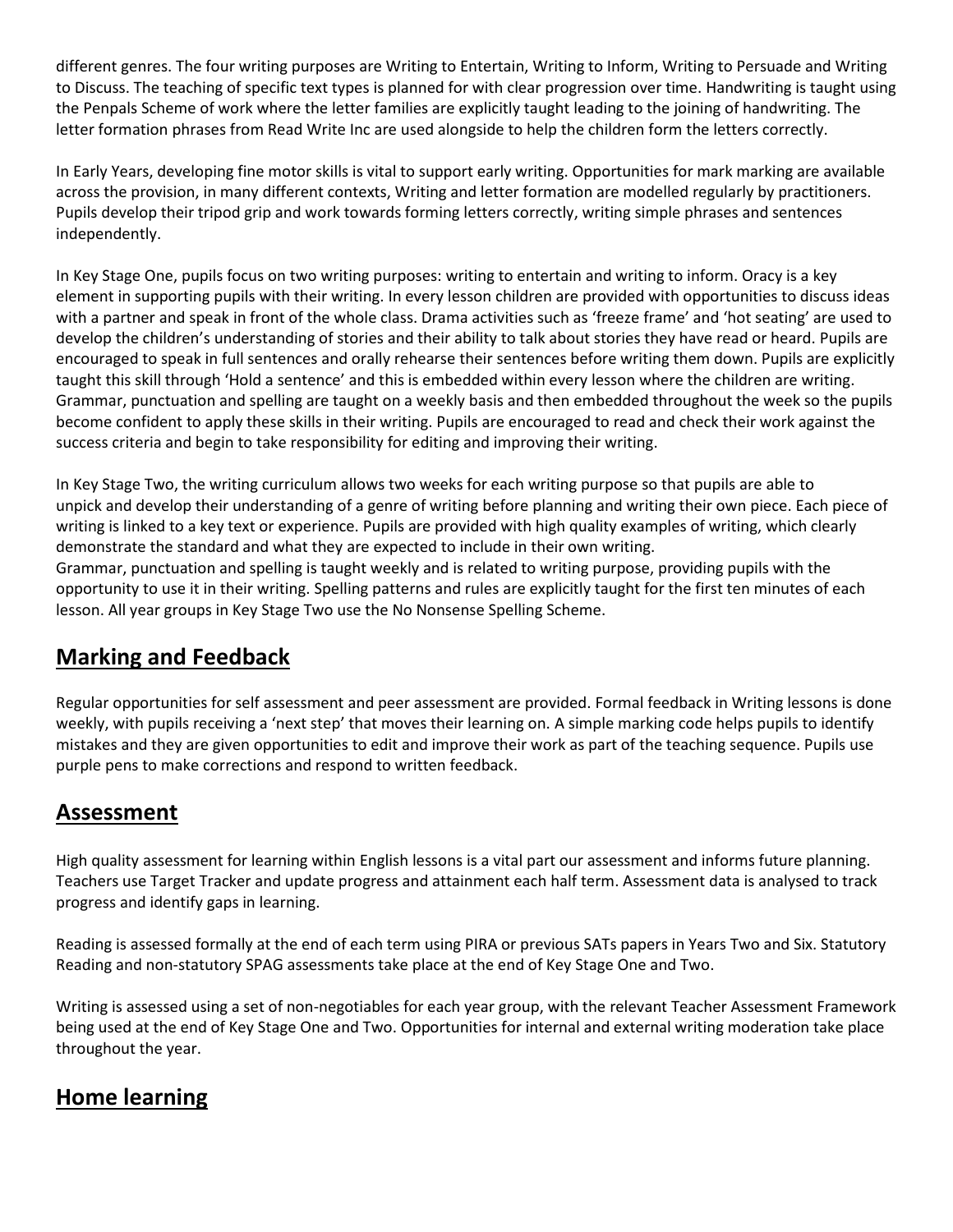In Early Years and Key Stage One, pupils take two reading books home, the first is matched accurately to their phonic knowledge, the second is for their enjoyment.

In Key Stage Two, pupils take home a book that is matched to their reading level. Pupils also complete daily spelling homework, providing them with opportunities to learn and use common exception words in different contexts.

## **3.2 Maths**

Our Maths curriculum delivers a high-quality maths education with a Mastery approach which allows for pupils to become fluent in the fundamentals of mathematics, reason mathematically and solve problems whilst enabling understanding of how maths relates to the world around them. Mathematical skills are embedded using a 'Mastery sequence' across the school. An emphasis on teaching concept using concrete resources and making connections ensures pupils know, understand and remember more.

#### **Maths Teaching Sequence and Lessons**

Maths lessons throughout the school follow a clear and comprehensive scheme of work based on and adapted from Power Maths and White Rose Maths, in line with the National Curriculum. Power Maths provides continuity of representations and clarity of sequence for staff and pupils, whilst White Rose Maths provides opportunities for further challenge and depth. 'I See Reasoning' and STOPS problem solving are used to develop reasoning and problem solving. STOPS problem solving ensures pupils are taught explicit problem-solving skills before applying them in different contexts.

In Early Years, Maths is taught each day with ample opportunities to embed key skills and language as part of continuous and enhanced provision. This includes singing songs and embedding the use of key representations, ready for Key Stage One.

In Key Stages One and Two, Maths is taught every day following the school's Mastery Sequence. Each lesson begins with an oral mental starter to recap or pre-teach. Resources from Power Maths are utilised to exemplify real life examples in context, and 'I do, we do, you do' for the main teaching. The Mastery sequence we use consists of concrete pictorial abstract, fluency, variation, reasoning and problem solving. All pupils access some aspects reasoning and problem solving, whilst most able pupils are challenged with further reasoning and problem solving.

#### **Marking and Feedback**

Feedback in Maths lessons addresses misconceptions, encourages making links and challenges pupils to deepen their thinking. Work in books is marked against the learning objective and pupil and peer marking is encouraged. Pupils use purple pens to make corrections and respond to written feedback.

#### **Assessment**

High quality assessment for learning within Maths lessons is a vital part our assessment and informs future planning. Teachers use Target Tracker and update progress and attainment each half term. Assessment data is analysed and actioned my Maths subject leaders and year leaders. Internal moderation and benchmarking are part of the regular monitoring cycle. Statutory assessments take place at the end of Key Stage One and Two as well as the Times Tables Check in Year 4.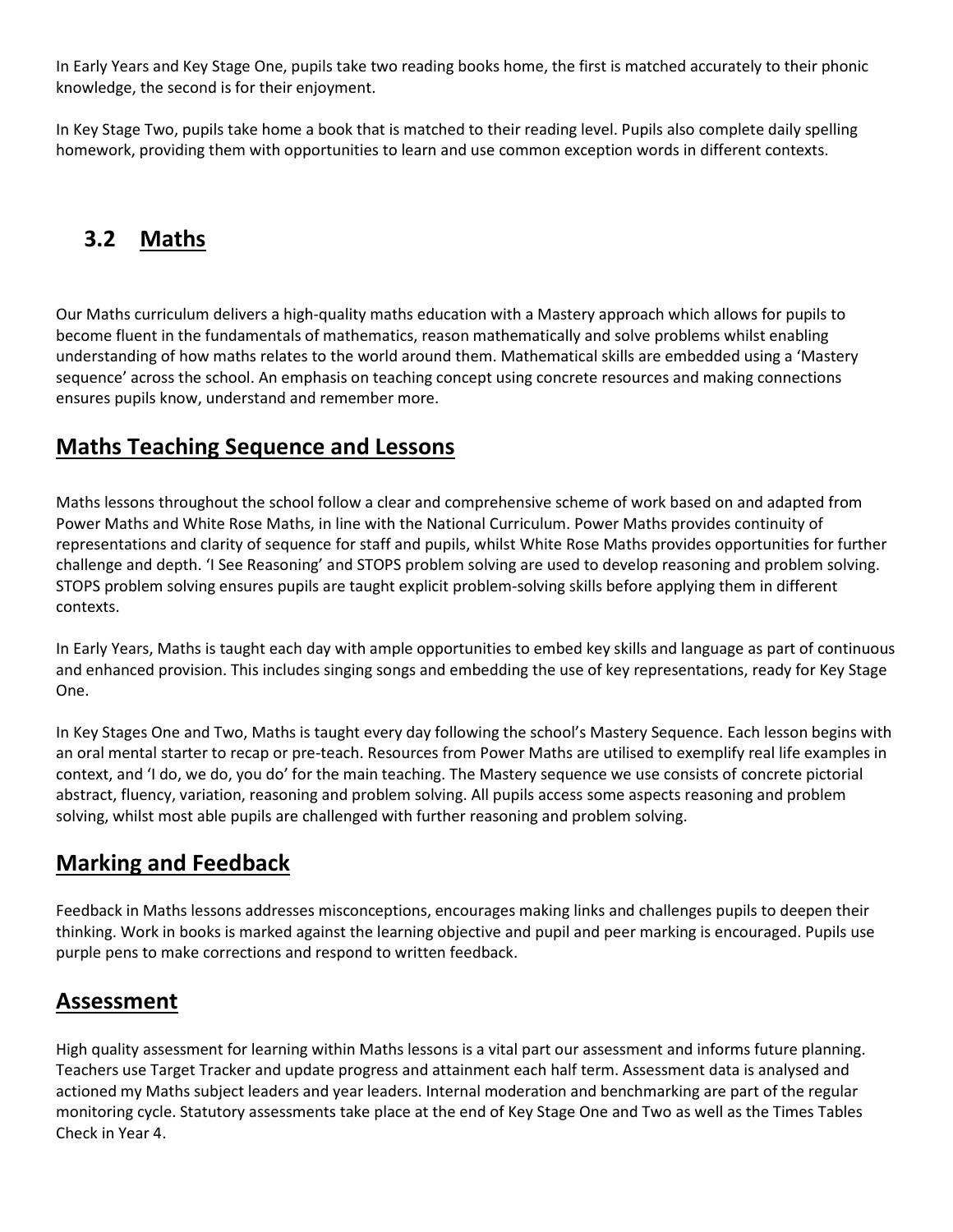## **Home learning**

Pupils complete a daily maths challenge at home each day that embeds their learning from maths lessons. All Reception and Key Stage One pupils have their own logins to access Numbots at home. Pupils in Key Stage Two access TT rockstars from home to improve their mental calculation strategies.

### **4. Wider Curriculum**

The wider curriculum is underpinned by and embeds the school's Ethos and Building Blocks. Each foundation subject has key themes and specified units of work for each year group within them. For each unit of work a knowledge organiser is shared and referred to, alongside vocabulary from 'Never heard the word', our whole school approach to teaching vocabulary.

Each unit of work is structured around a set of key questions. Key questions repeat across subject themes but in different contexts, providing consistency across units. This supports pupils in making links and improving knowledge retention. Within a unit, there are planned opportunities for knowledge retention including quizzes and short games. Experiences and enrichment are planned for, ensuring pupils can relate first-hand experience to the knowledge being taught. Where relevant these experiences may be part of local, national or global events. Every lesson has an element of reading and an element of oracy, to embed key skills.

Each subject within the wider curriculum is assessed at the end of each unit. Pupils are assessed as working towards, working at or exceeding the expected standard in relation to a unit specific criteria. Assessment data is passed on, as pupils move through the school.

Aspects of key themes from the National Curriculum have been incorporated into Early Years provision to enable pupils to make links, know and remember more and build on their cumulative knowledge and skills for their future learning.

#### **4.1 Science**

Our Science curriculum is engaging through hands-on, open-ended, enquiry-based learning. Through the study of transformational scientists throughout history, immersion in the scientific world around us and deep discussions (often inspired by the resource – Explorify) children become Scientists in their own right. We strive to inspire our students to develop a passion for the subject which will remain with them for life.

Science lessons throughout the school follow a clear and comprehensive sequence, which is adapted from the Kent Scheme to suit the needs of our children, with a focus on transferable knowledge and making links, in line with the National Curriculum. Each year group will focus on developing the key learning within the three strands of Science – physics, biology and chemistry.

Scientific skills are a key component to our Science curriculum and are embedded throughout each theme taught. Working scientific wheels are a key reminder to the students of the skills we are developing. Pupils learn to use a wide range of scientific equipment accurately and undertake a variety of different investigations.

In Early Years, Science is taught as part of 'Understanding the World'. In Key Stages 1 and 2, Science is taught every half term.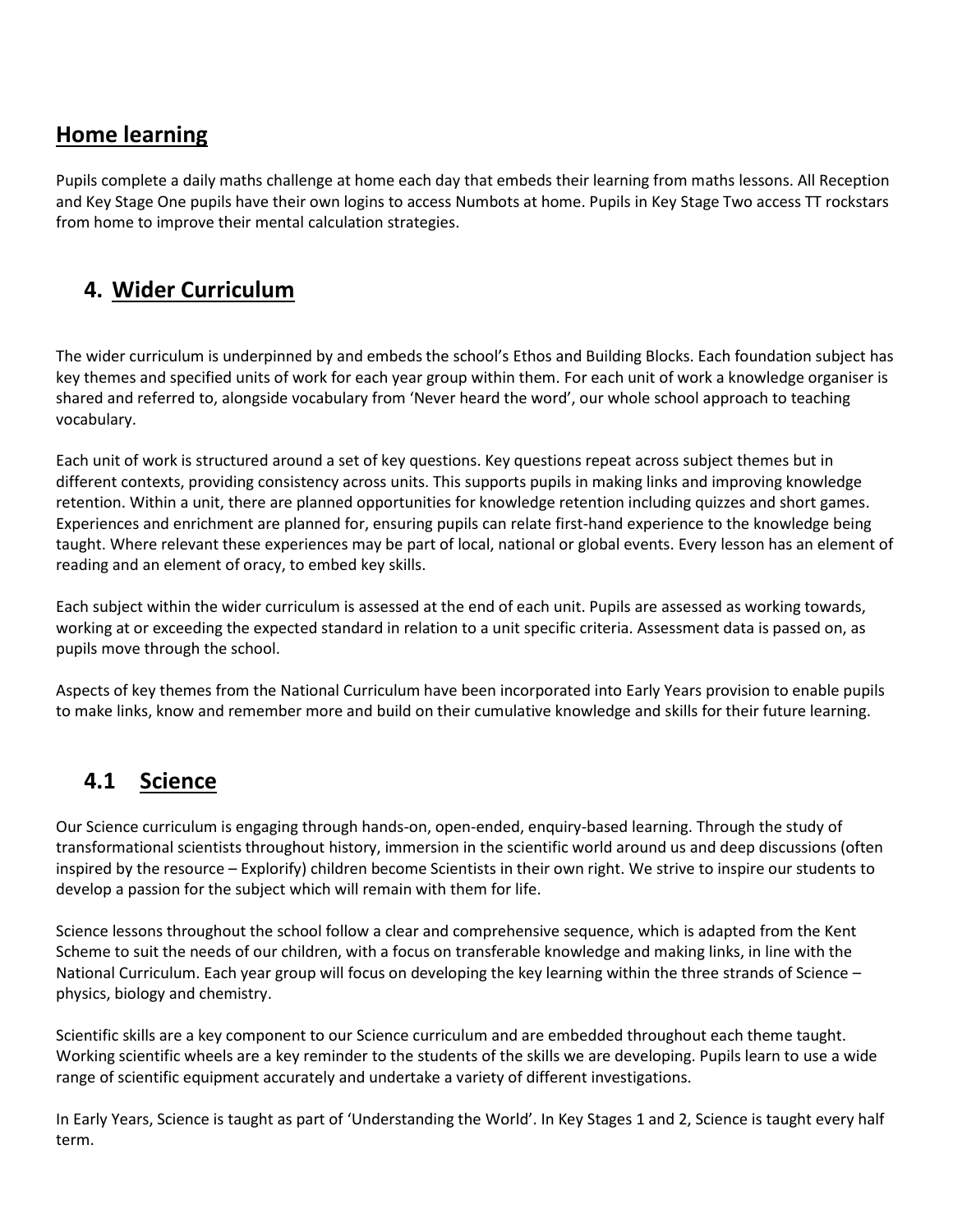## **4.2 History**

History lessons throughout the school follow a clear and comprehensive sequence that emphasises transferable knowledge and making links, in line with the National Curriculum. Our History curriculum aims to inspire our pupils' curiosity to know more about Britain's past, including our local area, and the wider world. History will help them to understand the process of change, the diversity of societies as well as their own identity and the challenges of our times. Our History curriculum equips pupils to ask perceptive questions, think critically and weigh evidence.

The History curriculum embeds the school's Ethos and Building Blocks by developing pupils who respect the world around them, with an emphasis on people and places of historical importance. We provide opportunities to develop pupils' interest by undertaking engaging visits to places of historical importance.

In Early Years, History is taught as part of 'Understanding the World'. In Key Stage 1, pupils focus on significant individuals and local History. In Key Stage 2, pupils study ancient civilisations, aspects of British History and non-European societies that contrast with British History.

#### **4.3 Geography**

Our Geography curriculum enables all pupils to learn from and about the world around them. Geography lessons throughout the school follow a clear and comprehensive sequence that emphasises transferable knowledge and making links, in line with the National Curriculum. Geographical skills are embedded throughout each theme through use of maps, atlases and globes. Pupils use compass directions at an age appropriate level and undertake fieldwork. Each year group focuses on locational and place knowledge with an emphasis on human and physical features. Pupils are taught to respect the world around them and consider the impact that humans have on the planet, contributing towards a sustainable future.

In Early Years, Geography is taught as part of 'Understanding the World'. In Key Stages 1 and 2, three units of Geography are taught in each academic year.

#### **4.4 Religious Education**

Our R.E. curriculum enables all pupils to learn from and about religion so they can understand the world around them. They will celebrate differences and recognise similarities in values across all religions, promoting tolerance and understanding of others.

R.E. lessons throughout the school follow a clear and comprehensive sequence that emphasises transferable knowledge and making links, in line with the Bucks SACRE 2016-2021.

Recognising and celebrating similarities and differences between faiths underpins the curriculum taught and a particular emphasis is placed on recognising and utilising the vast, diverse cultural capital within the school. Each year group focuses on Christianity and one other world religion, with an emphasis on exploring belief and living. In addition, festivals are taught and celebrated at appropriate times of the year.

Opportunities are provided for pupils to visit places of worship in a variety of different faiths. The R.E. curriculum seeks to enable pupils to learn to respect themselves, others and the world around them. Pupils will understand the importance of respecting each other's beliefs.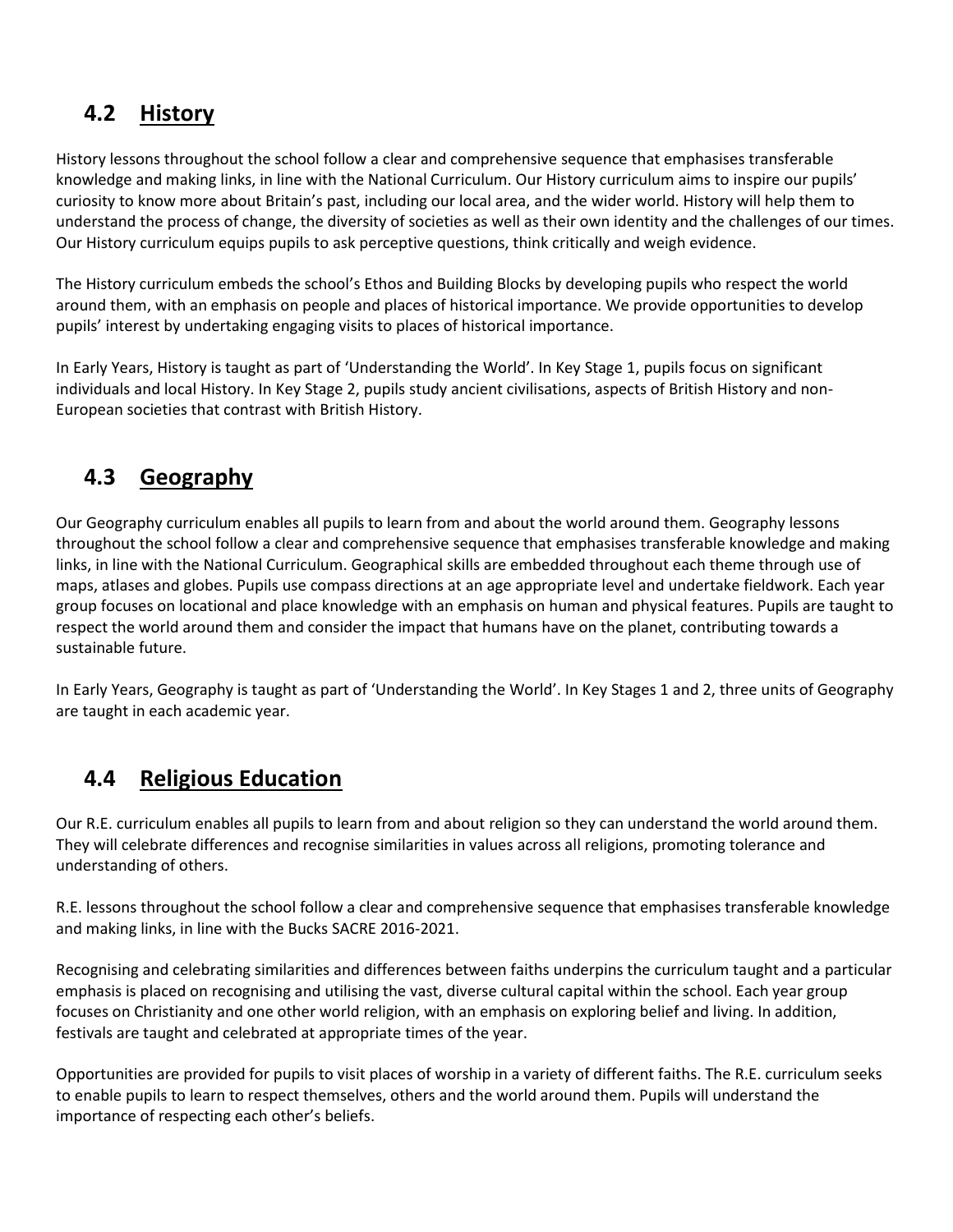In Early Years, R.E. is taught as part of 'Understanding the World'. In Key Stages 1 and 2, three units of R.E. are taught in each academic year.

Parents have a right to withdraw their child from RE, however it is expected that parents make an appointment with the school to discuss their concerns and better understand the learning undertaken and curriculum coverage, before they take this decision.

# **4.5 Computing**

We live in a society that is increasingly dependent on computers and the communication and information opportunities that they provide. Our curriculum teaches the range of skills and concepts (often called digital literacy) needed to succeed in our increasingly digital society. This includes the fundamentals of children keeping themselves safe when using technology, while recognising that they also have a responsibility to be good digital citizens. We deliver our curriculum using the Kapow scheme, in line with the National Curriculum. This introduces the skills that children need progressively and gives children the opportunity to develop and apply this knowledge as they move through the school. In KS1 and KS2, computing is taught as six units over the academic year. Where practical, skills are taught in a real context that allows and encourages children to make links between what they are learning in school and the wider world. Each lesson plan includes clear differentiation for pupils who are below or above the expected level for their age.

In Early Years, pupils are introduced to a range of technology including cameras, VR headsets and smartboards. They explore a variety of programmable toys to complete specific tasks. Pupils are introduced to the Computer Suite and begin logging on to the computers and using simple apps.

# **4.6 Music**

Our Music curriculum promotes a love of music for all. The children understand music through performing it, hearing it, composing and learning of its history. Opportunities to hear live music and to learn to play an instrument are offered. Music is taught using a clear and comprehensive scheme of work (Kapow), that emphasises transferable knowledge and makes links in line with the National Curriculum. Music lessons throughout the school are taught through themes of listening, appraising and responding, composing and performing, as well as the history of music (in Key Stage 2). Our Music provision promotes a love of playing an instrument as a form of expression and pupils have the opportunity to play a range of instruments over time. Opportunities for singing are offered, including weekly singing assemblies and the chance to join the choir.

Music in Early Years is taught as part of 'Being Imaginative and Expressive'. Pupils in Key Stages 1 and 2 are taught six units of Music per academic year.

# **4.7 Physical Education**

Our PE curriculum promotes being healthy and having a healthy lifestyle. The lessons follow a wide-ranging sequence, which progresses throughout the school and enables pupils to make links and develop their expertise and skill level. Pupils will learn and practise a range of different activities and situations and apply these to achieve and compete. The themes have been planned to ensure the children can access a variety of skills including, Dance, Ball Skills, Gymnastics, Teambuilding and Agility and Balance and Coordination. We follow a PE scheme, called 'Get set 4 PE', which supports all abilities and covers the aims of the National Curriculum and the EYFS to ensure that children are given a wealth of opportunities to develop their physical skills. Each lesson plan has progressive activities that are designed to inspire and engage all.

Pupils will learn about a sportsperson at the beginning of each lesson, through an element of reading, who is famous for excelling in that area of sport to inspire them further. We provide a Specialist Sports coach who teaches one of the two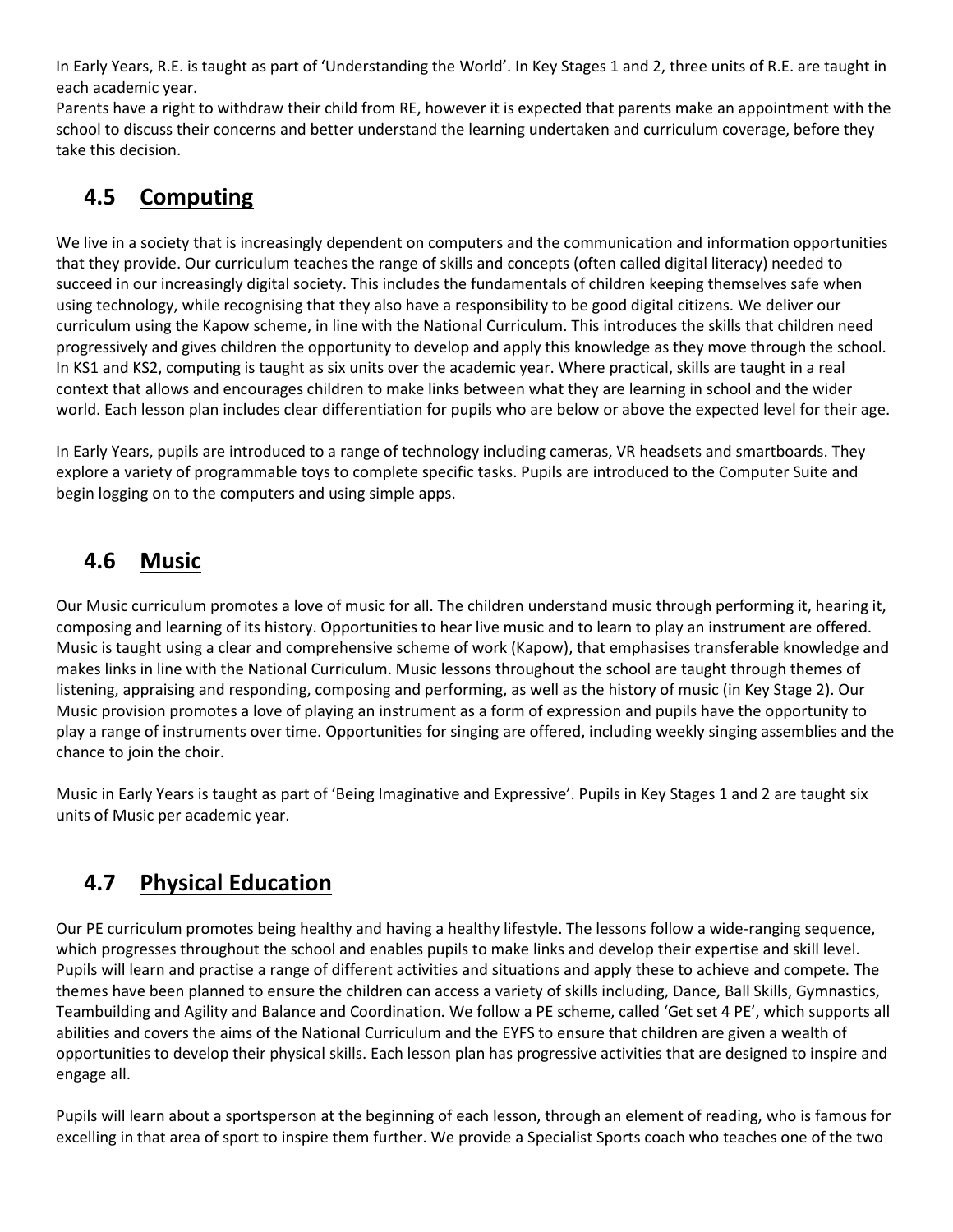lessons per week across the school. A variety of different after school and lunch time clubs are available for pupils to attend.

# **4.8 Art**

The intent of our Art curriculum is to enable pupils to use their imagination to inspire their creativity. Across the school, pupils form links from year to year, adding and enhancing previously taught skills. An inclusive approach with an emphasis on communication and expression underpins the sequencing. A focus on artists enables pupils to apply a range of techniques to their own work. This promotes enjoyable, memorable learning experiences for all pupils. Pupils use sketchbooks to record and document the development of their skills.

In Key Stages 1 and 2, three units of Art are taught: Drawing and Colour; Printing and Pattern and Texture and Form are taught in each academic year. In Early Years, Art is taught through 'Expressive Arts and Design.'

# **4.9 Design and Technology**

Our Design and Technology curriculum enables and encourages pupils to use their imagination to inspire their creativity. Each unit of work follows a three-part process of 'design, make and evaluate', which is underpinned by the development of technical knowledge. DT lessons throughout the school follow a clear and comprehensive sequence that emphasises transferable skills and making links, in line with the National Curriculum. DT skills are embedded throughout each theme through the use of different techniques used to design and make usable and edible items. Pupils will build on their skills and knowledge year on year in both techniques and vocabulary.

In Early Years, DT is taught as part of 'Creating with Materials'. In Key Stages One and Two, three units of DT are taught in each academic year. Each unit consists of designing, making, evaluating underpinned by technical knowledge. 'Communities and the Wider World' makes links to our environment around us and how we can improve it. 'Moving and Joining' encourages our children to think about and use a variety of joining mechanisms. 'Food and Nutrition' embeds a healthy mindset in our pupils, whilst teaching the basic skills of cooking.

# **4.10 Modern Foreign Languages**

Our Languages curriculum provides all pupils in KS2 with a foundation for further foreign language learning in Key stage 3. In learning Spanish, pupils develop their curiosity for other cultures. MFL is taught through a clear and comprehensive scheme of work in line with the National Curriculum. Our themes are chosen to highlight both the similarity and diversity between different cultures, looking at familiar topics and providing opportunities for links with the wider curriculum. Each unit adds to the learning from previous years with a focus on practical communication enabling pupils to improve pronunciation and knowledge, and to build up their key vocabulary.

# **4.11 Learning for Life**

The school recognises that a significant number of its children have limited life experiences and have low aspirations in life. To help address this, we have embraced the opportunity to shape the curriculum to best reflect the needs of our children.

Learning for Life is both a discrete 'taught' session within the timetable and is also found running through the breadth of our curriculum offer.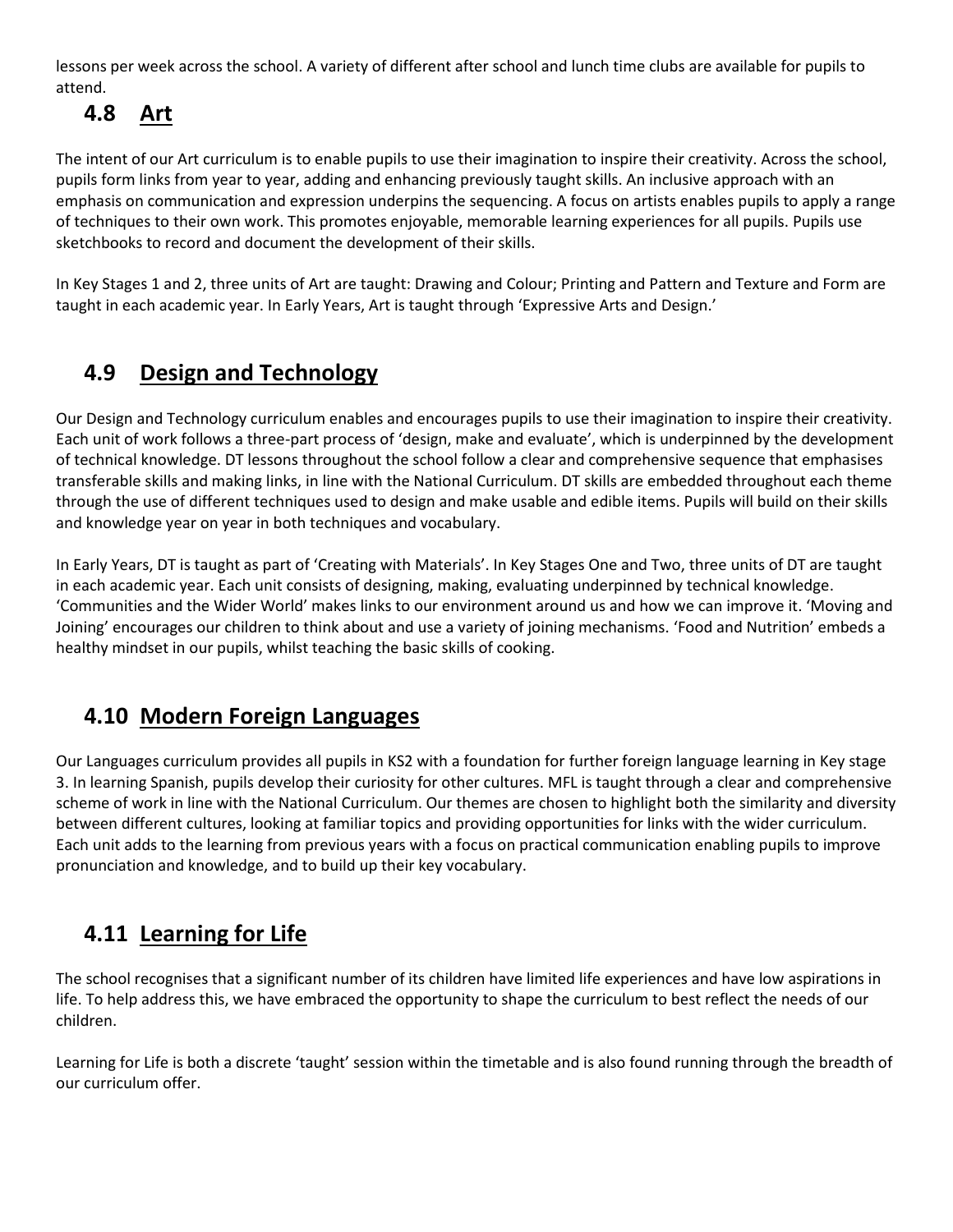|                                             | <b>Key Question</b>               | Foci                                                                                                                                                                                                       |                                                                                                                                                           |
|---------------------------------------------|-----------------------------------|------------------------------------------------------------------------------------------------------------------------------------------------------------------------------------------------------------|-----------------------------------------------------------------------------------------------------------------------------------------------------------|
| Term 1<br>'Myself'                          | How can I be a better             | Yr R & 3                                                                                                                                                                                                   | Resilience & Safety                                                                                                                                       |
|                                             |                                   | Yr 1 & 4                                                                                                                                                                                                   | Listening Skills & Creative Expression                                                                                                                    |
|                                             | me?                               | Yr 2 & 5                                                                                                                                                                                                   | Memory & Communication and Oracy                                                                                                                          |
|                                             |                                   | Yr <sub>6</sub>                                                                                                                                                                                            | <b>Goal Setting &amp; Aspiration</b>                                                                                                                      |
| Term 2<br>'Myself and                       | How can we be a                   | Yr R, 1 & 2                                                                                                                                                                                                | <b>Working Together</b><br>Specific skills: Verbal Communication/oracy)                                                                                   |
|                                             |                                   | Yr 3 & 4                                                                                                                                                                                                   | Solving Problems and Working Together<br>Specific skills: Non-verbal (& verbal communication/oracy)                                                       |
| Others'<br>better team?                     |                                   | Yr 5 & 6                                                                                                                                                                                                   | Solving Problems and Working Together<br>Specific skills: Developing leadership skills<br>(inc. V/Nv communication)<br>Characteristics of good leadership |
| Term 3A<br>'Myself and<br>the<br>Community' | How can I be a better<br>citizen? | Year groups have a specific local issue in which to campaign against/work<br>to improve e.g. Walking to school, littering/recycling, growing<br>flowers/plants, anti-social behaviour (drug use/graffiti). |                                                                                                                                                           |
| Term 3B<br>'Myself and<br>the World'        | What can the world<br>offer me?   | Year groups focus on a specific culture/country, developing a wider<br>appreciation of diversity, achievements, beauty and richness, exploring the<br>best it has to offer.                                |                                                                                                                                                           |

#### **Learning for Life –** *A taught session*

#### **Learning for Life –** *Within the curriculum*

Opportunities are planned to enable children to practise and apply specific skills learnt in LfL and Metacognition sessions. These might be as obvious as self-reflection of achievement, peer learning/review and target setting or through 'hidden learning' activities such as appropriately challenging tasks to promote controlled failure and develop resilience, peer coaching and through broadening of interests and experiences.

# **4.12 Metacognition**

This refers to teaching approaches which make learners think about learning more explicitly. This is usually through teaching pupils strategies to plan, monitor and evaluate their own learning. Self-regulation refers to managing one's own motivation towards learning as well as the more cognitive aspects of thinking and reasoning. Overall these strategies involve being aware of one's strengths and weaknesses as a learner, being able to set and monitor goals and having strategies to choose from or switch to during learning activities.

Our approach provides a metacognition toolkit, following the Reflect Ed resources, that develops the metacognitive skills to plan, monitor and evaluate. There are lesson plans that teach metacognitive skills and strategies such as developing memory, accompanied by regular reflecting when pupils are taught to think deeply about their learning. The approach uses digital technology to 'shine a light' on pupils' reflections ensuring that the process is a collaborative one between teacher and pupil.

# **4.13 British Values**

British values are promoted and threaded throughout the curriculum; across lessons, as part of whole school initiatives and in the wider community.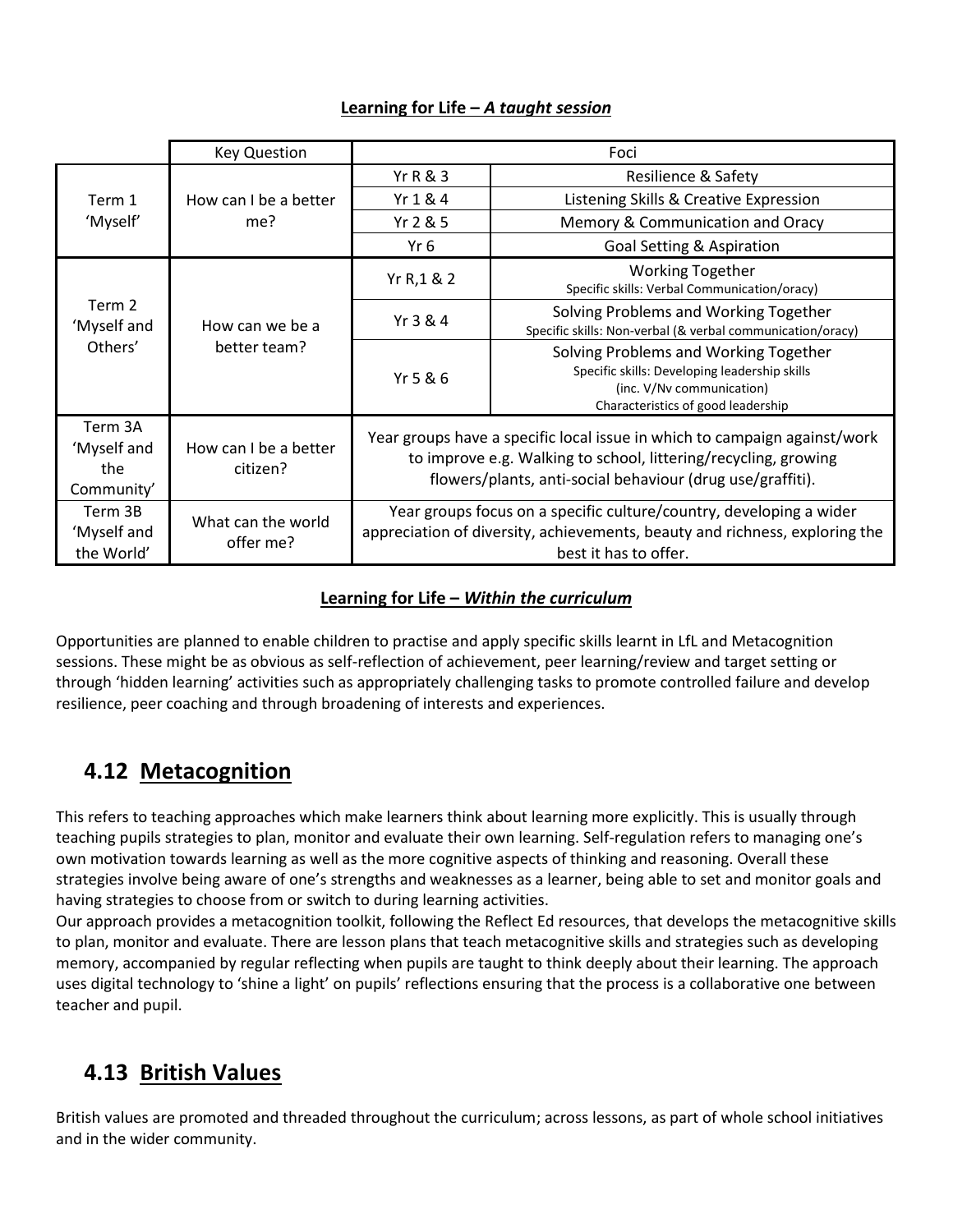Examples of where the promotion of 'British Values' can be found within Castlefield School

In class/lessons...

- Election of class roles & prefects (democracy)
- Y6 Autobiographies focus on British peoples contributions to society
- PSHE: what it means to be a good citizen etc
- Y5 Ancient Greeks: democracy

Whole School…

- Assemblies visiting professionals who are past pupils of Castlefield School (aspirational)
- Assemblies promotes aspirational thinking, rights and responsibilities, hard work, positive behaviour
- Regular whole school visits from Wycombe Youth For Christ
- Visits from PCSOs (respect for law)
- Commemoration of Remembrance Day (liberty and freedom)
- Christmas production put on by EYD and by KS1
- Children visit places of worship
- PSHE & RE educate about celebrating difference and tolerance of others, being good citizens
- Open discussion in age appropriate years about terror/radicalisation and different/conflicting points of view

Other work…

- Engagement with local Mosque group re Safeguarding practices, developing cohesive links, community spirited approach, speak in assemblies (de-radicalisation)
- Voluntary choir sings in local community places to raise money for charity (ASDA, Eden) or to entertain elderly (Catherine Court)
- Behaviour management ensures children accept responsibility for their actions
- Games Team have to write job application and attend interview for position of responsibility. Ordering own toys and budget management. Children involved in design and ordering of playground improvements (right/responsibilities)

#### **5. Roles and Responsibilities**

The Curriculum Leader maintains and drives the overview of the curriculum provided by the school. The Senior Leadership Team collectively work on a range of strategic planning, monitoring and evaluating tasks, using a range of evidence across the school.

# **5.1 Subject Leaders**

Subject Leaders ensure their subject is appropriately sequenced, with clear themes and progression of knowledge and skills. They ensure that all the aspects of the National Curriculum content are covered within their sequencing documents and skill progression. Subject leaders support class teachers with their planning and delivery of each subject, ensuring a consistent approach is evident across the school.